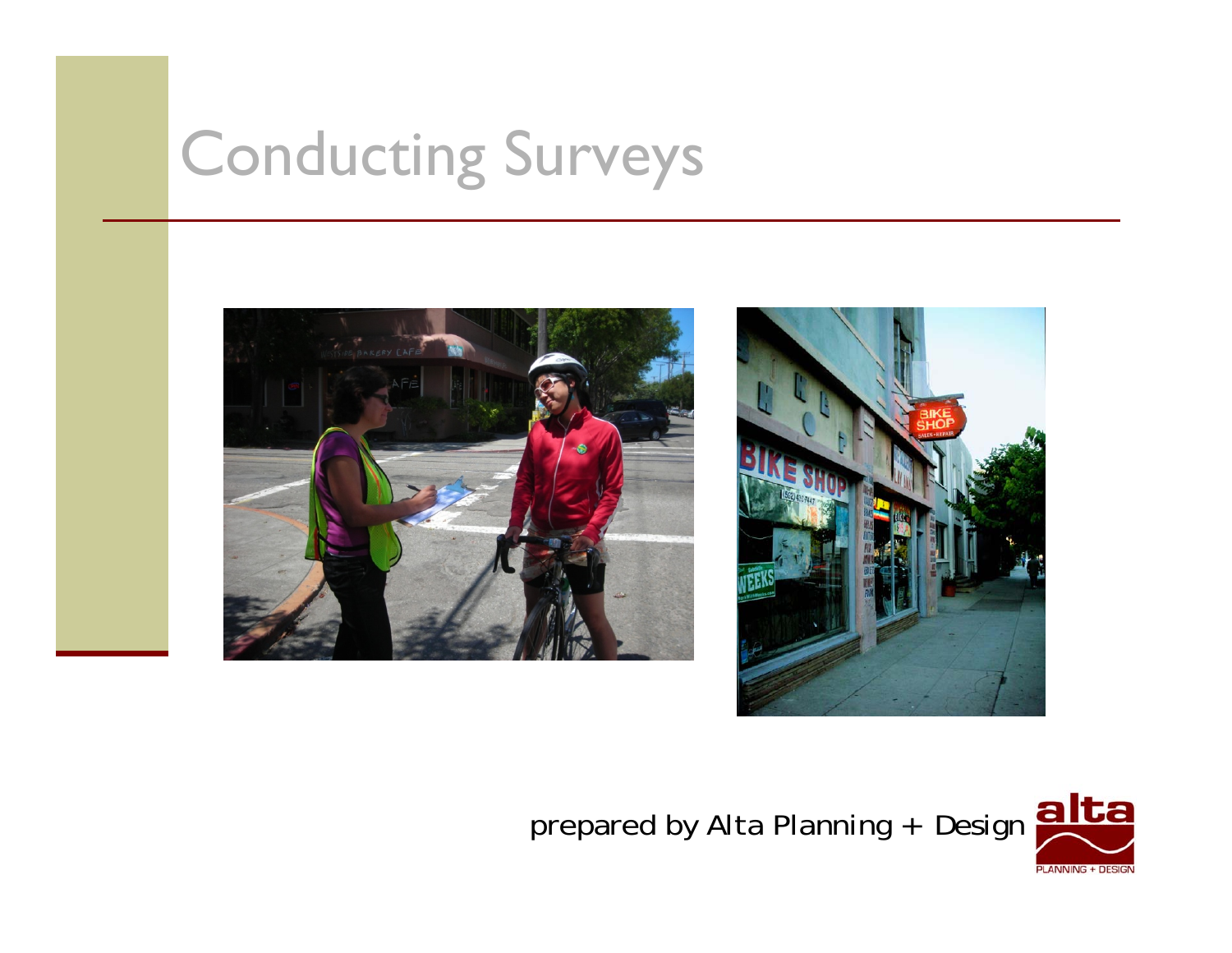# Items to Bring

- $\Box$ **Instructions**
- $\Box$ Safety vest
- $\Box$ Location map
- $\Box$ Survey forms
- $\Box$ Clipboard
- $\Box$ Pen or pencil and spare
- $\Box$ For questions contact \_\_\_\_\_\_\_\_\_\_\_\_\_, Volunteer Coordinator at (123) 555-1234.
- $\Box$  Optional: hat, sunscreen, jacket, folding chair, snacks, sign/board identifying effort, water/snacks for participants

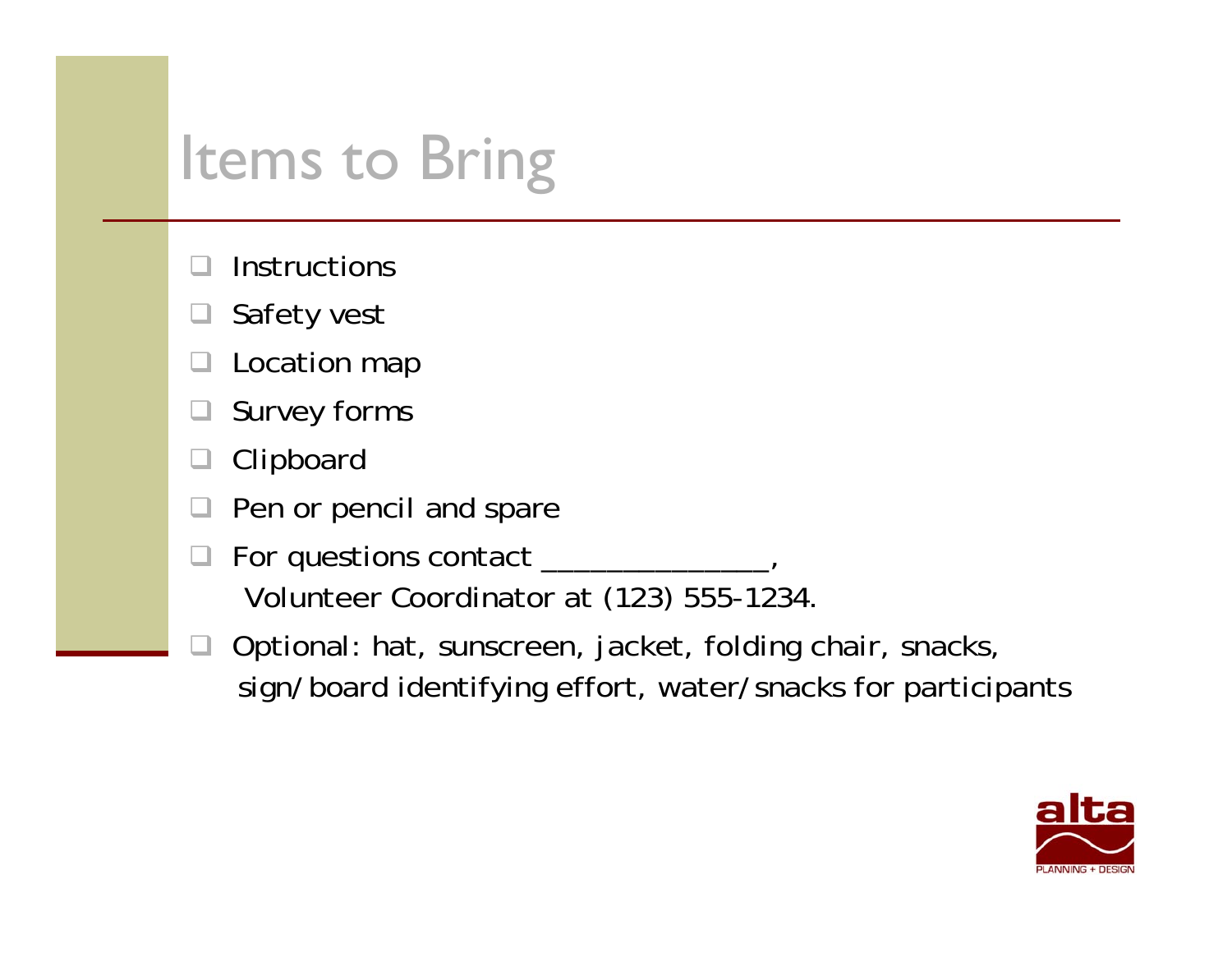**Positioning** 

1. Position yourself approximately 50 feet from the person conducting counts.

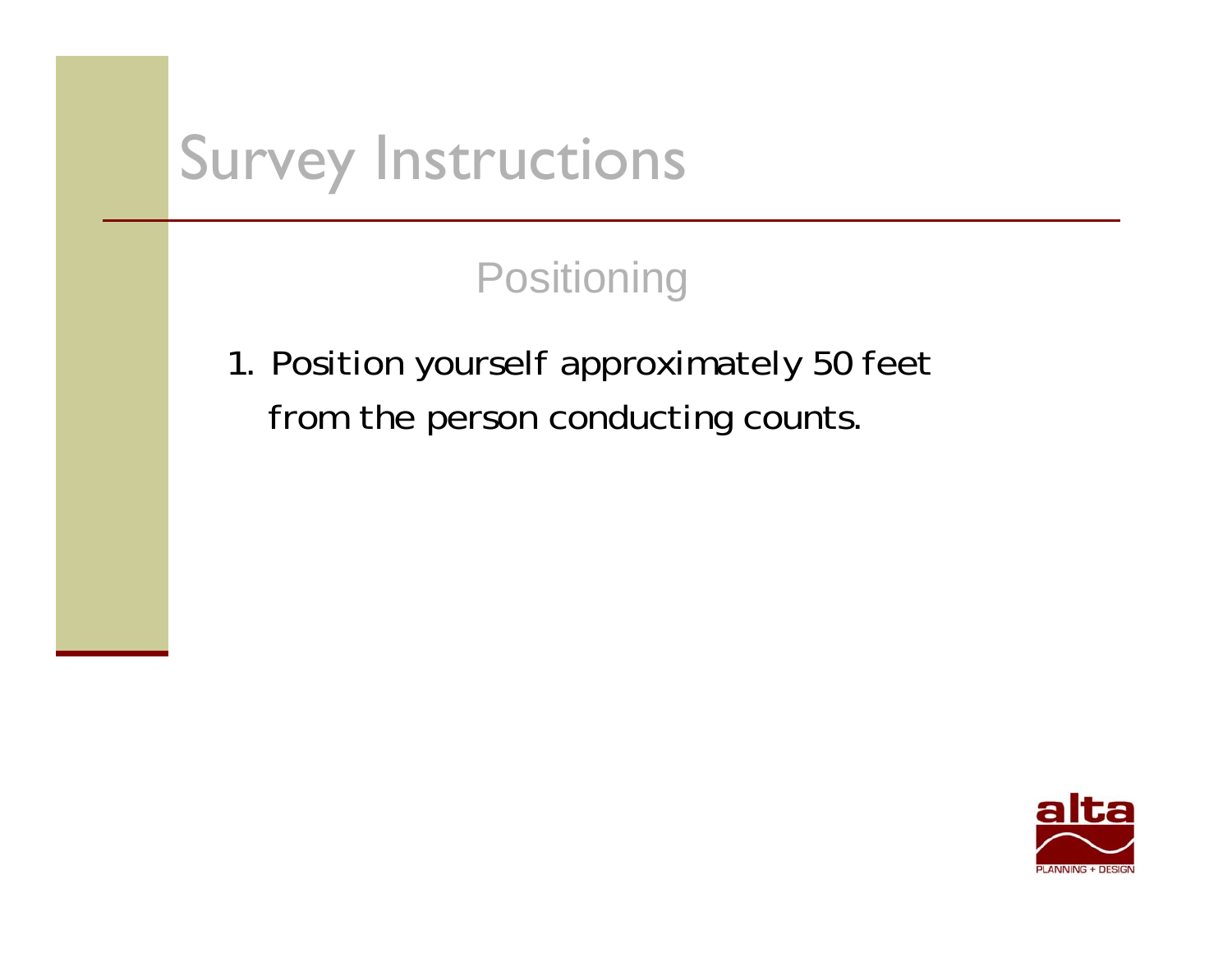#### Engaging

2. Approach cyclists or pedestrians in a friendly and engaging manner. Without startling them, get their attention and ask...

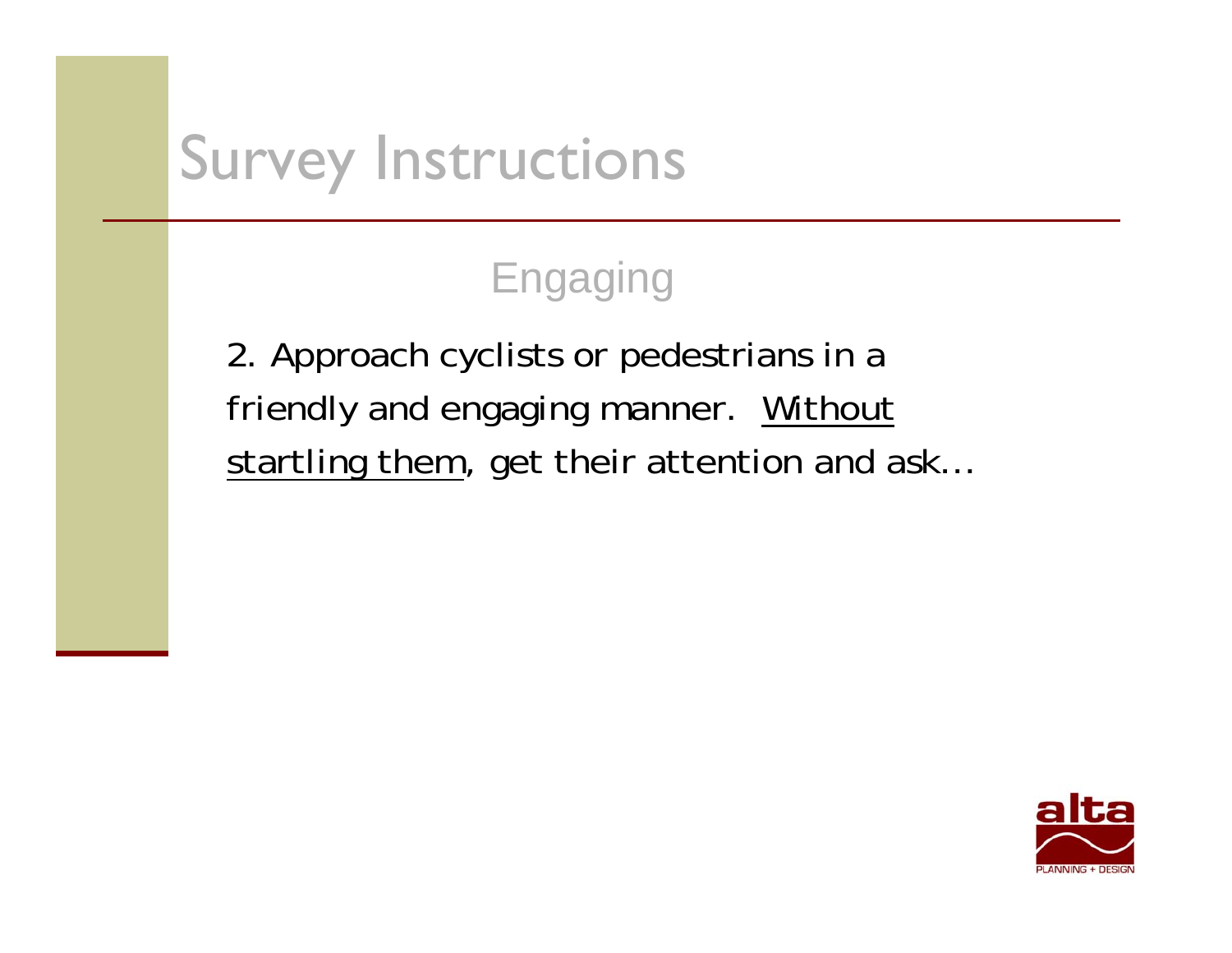"Hello, do you have time to answer a few questions about walking and biking?"

If yes:

"My name is \_\_\_\_\_\_\_\_\_\_ and I'm conducting this survey for \_\_\_\_\_\_\_\_\_\_\_\_\_\_\_\_\_\_\_\_. The information will be used to better understand why people walk and bike where they do. The survey will take about 5 minutes.

"You don't have to answer all the questions, and you can stop taking the survey at any time. I won't ask for any personal information. Would you like to take the survey?

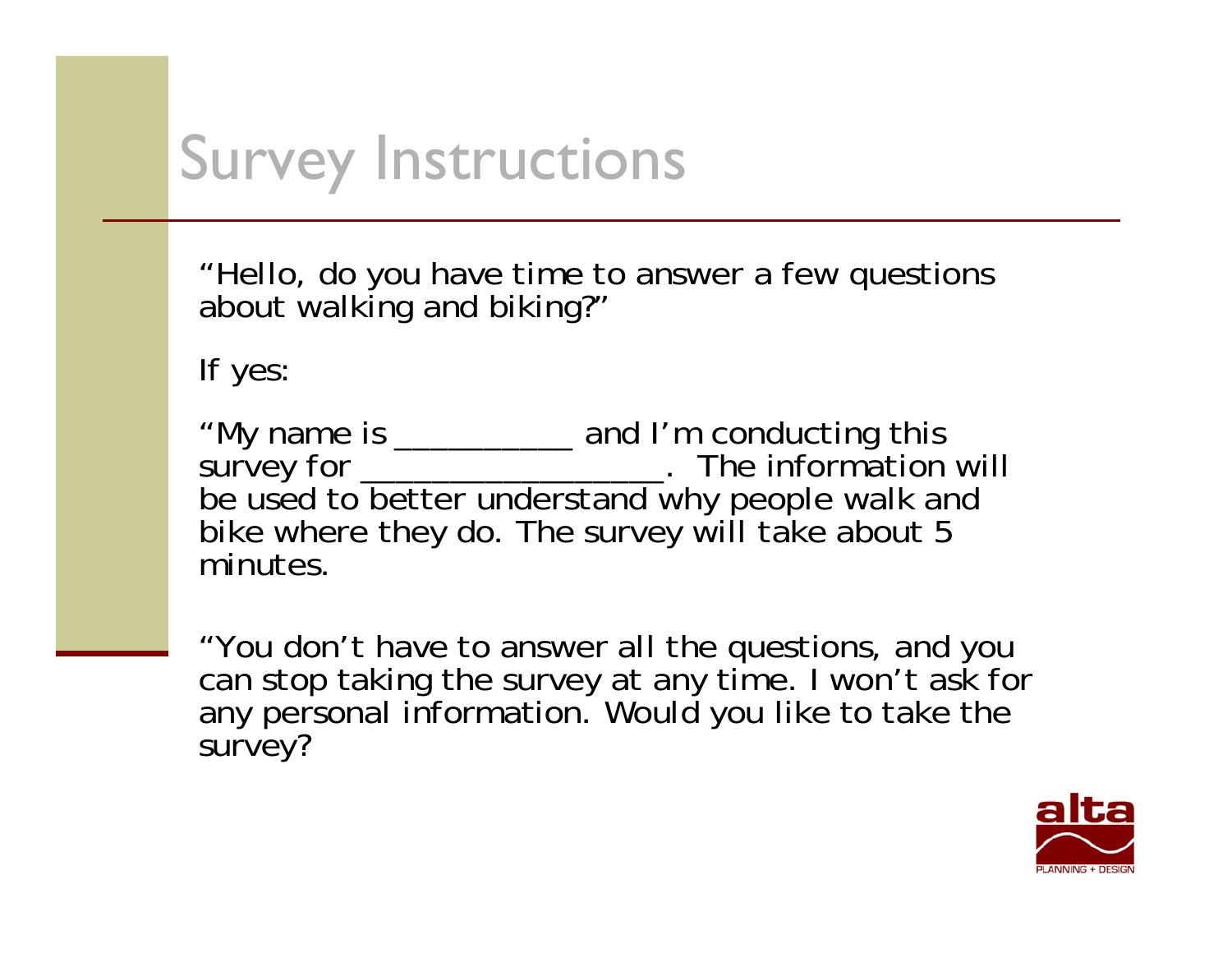#### **Bicyclist Survey**

|    |                                                                         |  |                                      | Date: _______________                                                                                                                                                                                                         | Time: The Second Second Second Second Second Second Second Second Second Second Second Second Second Second Second Second Second Second Second Second Second Second Second Second Second Second Second Second Second Second Se |                  |
|----|-------------------------------------------------------------------------|--|--------------------------------------|-------------------------------------------------------------------------------------------------------------------------------------------------------------------------------------------------------------------------------|--------------------------------------------------------------------------------------------------------------------------------------------------------------------------------------------------------------------------------|------------------|
|    |                                                                         |  |                                      | Weather: when the contract of the contract of the contract of the contract of the contract of the contract of the contract of the contract of the contract of the contract of the contract of the contract of the contract of | (sunny, cloudy, rainy, windy, hot, and/or cold)                                                                                                                                                                                |                  |
|    | 1. What is your home zip code?                                          |  |                                      |                                                                                                                                                                                                                               |                                                                                                                                                                                                                                |                  |
|    | Home zip code: _________________                                        |  |                                      |                                                                                                                                                                                                                               |                                                                                                                                                                                                                                |                  |
| 2. | What best describes the purpose of this trip?                           |  |                                      |                                                                                                                                                                                                                               |                                                                                                                                                                                                                                |                  |
|    | $\Box$ Exercising (a) $\Box$ Work commute (b)                           |  |                                      |                                                                                                                                                                                                                               | $\Box$ School $(c)$                                                                                                                                                                                                            |                  |
|    | $\Box$ Recreation (d)                                                   |  | $\square$ Shopping/doing errands (e) |                                                                                                                                                                                                                               | $\Box$ Personal business (medical, visiting friends, etc.) (f)                                                                                                                                                                 |                  |
| 3. | In the past month, about how often have you ridden a bicycle here?      |  |                                      |                                                                                                                                                                                                                               |                                                                                                                                                                                                                                |                  |
|    |                                                                         |  |                                      |                                                                                                                                                                                                                               | $\Box$ First time (a) $\Box$ 0 - 5 times (b) $\Box$ 6 - 10 times (c) $\Box$ 11 - 20 times (d)                                                                                                                                  | $\Box$ Daily (e) |
| 4. | Please check the seasons in which you bicycle.                          |  |                                      |                                                                                                                                                                                                                               |                                                                                                                                                                                                                                |                  |
|    | $\Box$ All Year (a) $\Box$ Summer (b) $\Box$ Fall (c) $\Box$ Winter (d) |  |                                      |                                                                                                                                                                                                                               | $\Box$ Spring (e)                                                                                                                                                                                                              |                  |

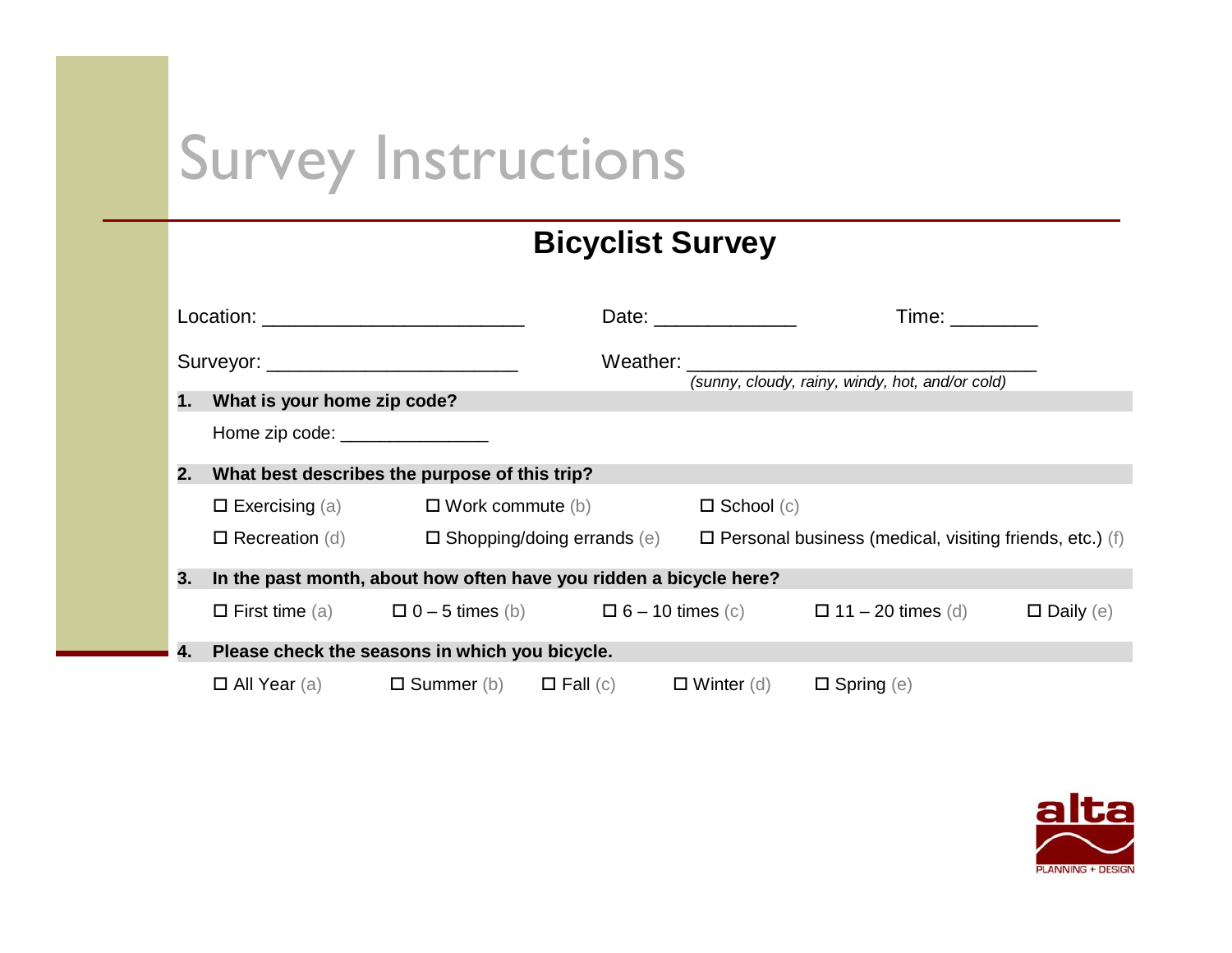#### Data Entry

3. If you like, you can read the questions and options to them and record their responses

or

Provide them with a postcard directing them to the survey website.

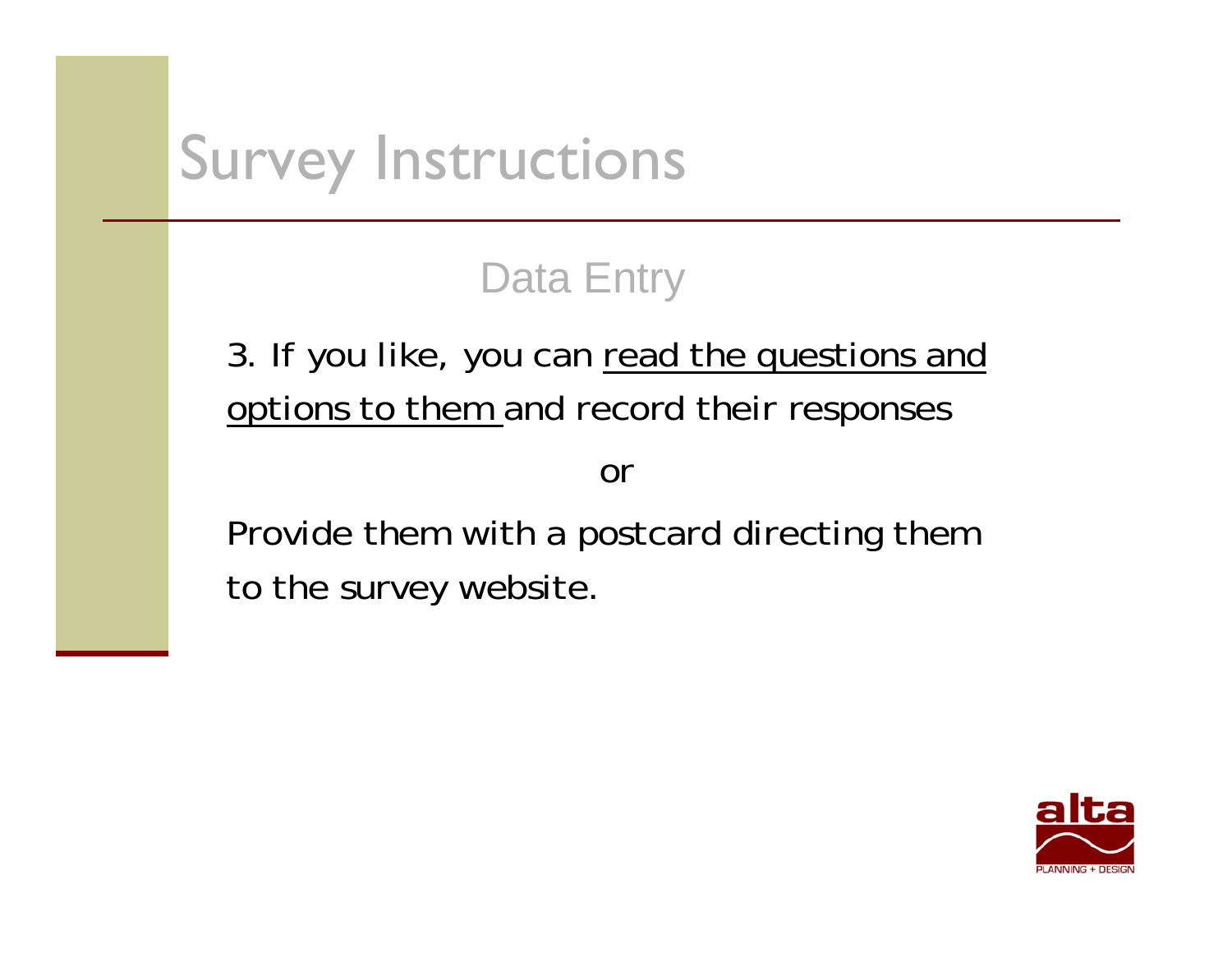Additional Information

4. After every question has been answered, fill out the additional information at the bottom of the survey.